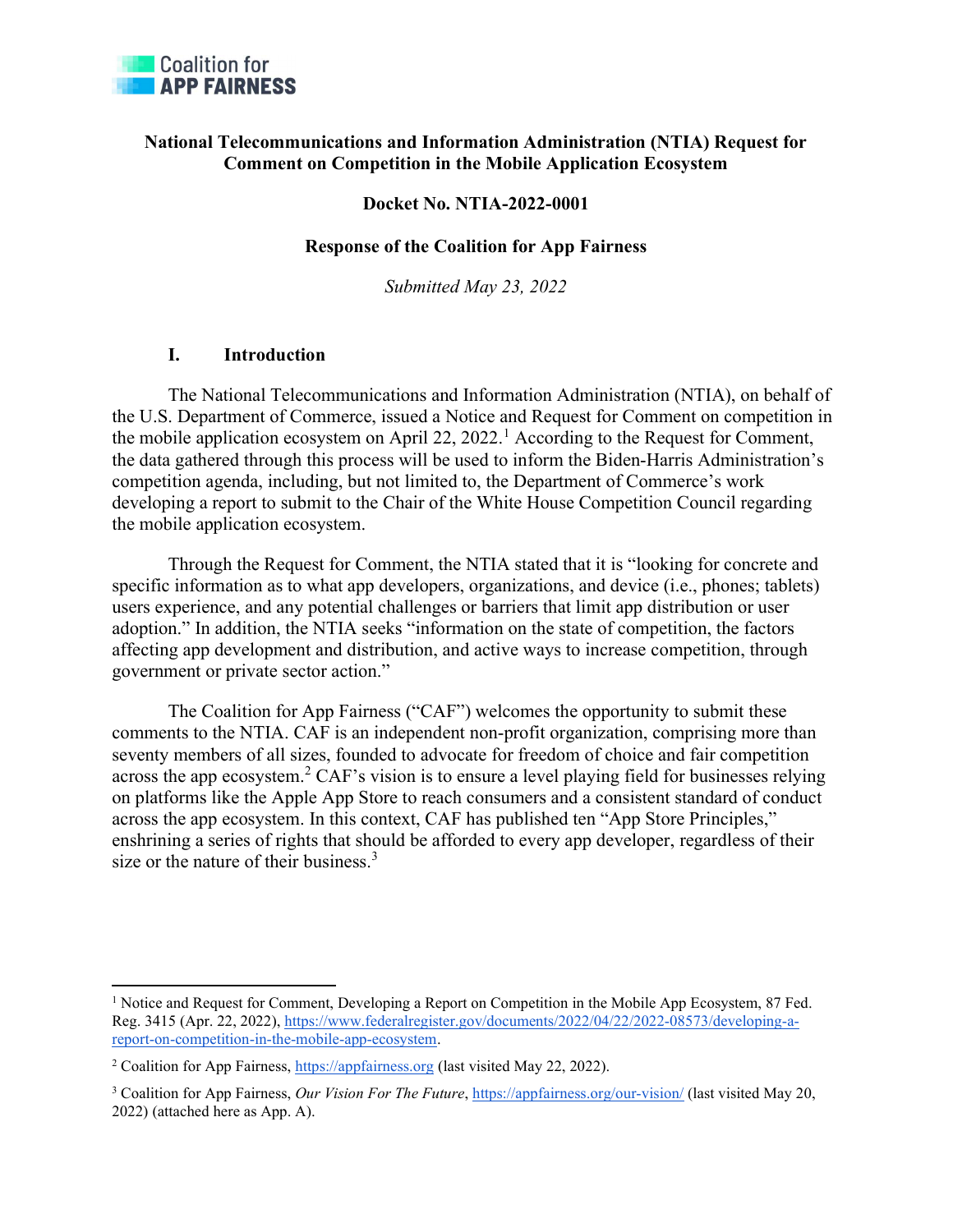As noted in the Request for Comment, on July 9, 2021, President Biden issued an Executive Order on Promoting Competition in the American Economy.<sup>4</sup> The Order includes a directive to the Secretary of Commerce to conduct a study of the mobile application ecosystem and submit a report to the Chair of the White House Competition Council regarding findings and recommendations for improving competition, reducing barriers to entry, and maximizing user benefit with respect to the ecosystem.<sup>5</sup>

CAF agrees with President Biden that "[t]he American information technology sector has long been an engine of innovation and growth, but today a small number of dominant internet platforms use their power to exclude market entrants, to extract monopoly profits, and to gather intimate personal information that they can exploit for their own advantage."<sup>6</sup> Furthermore, we commend the Administration's attention to this important segment of the digital economy, as well as its support for legislative action to address the threat that dominant platforms present to open markets and competition.<sup>7</sup>

The consensus view that the app ecosystem is broken and new tools are necessary to fix it is reflected in bipartisan legislation currently pending in Congress, including the Open App Markets Act (OAMA). $8$  CAF strongly believes the OAMA is an indispensable measure to level the playing field for app developers who rely on Google and Apple to reach consumers, and ensure a consistent standard of conduct across the app ecosystem.<sup>9</sup> The American people largely

 $5$  *Id.* at 36,998, § 5(r)(iii).

 $6$  *Id.* at 36,987, § 1.

 $^4$  Exec. Order No. 14,036, 86 Fed. Reg. 36,987 (July 9, 2021) https://www.govinfo.gov/content/pkg/FR-2021-07-14/pdf/2021-15069.pdf#page=1.

<sup>&</sup>lt;sup>7</sup> See, e.g., Letter from Peter D. Hyun, Acting Assistant Attorney General, to Sens. Durbin, Klobuchar, Grassley, and Lee (Mar. 28, 2022) https://s.wsj.net/public/resources/documents/DOJ%20on%20Tech%20Antitrust%20Bills.pdf; Department of Commerce Fiscal Year 2023 Budget Priorities: Hearing on Commerce Department FY 2023 Budget Request Before the S. Comm. on Commerce, Science, and Transportation, 117th Cong. (2022) (testimony of Dpt. of Commerce Secretary Gina Raimondo in response to Senator Klobuchar's question about support for the American Innovation and Choice Online Act) https://subscriber.politicopro.com/transcript/d7151a61-412f-4f24-a4fb-f508c 82f8953; Leah Nylen & Adam Cancryn, White House backs U.S. tech antitrust bills, PoliticoPro (Feb. 3, 2022), https://subscriber.politicopro.com/article/2022/02/whit-house-backs-tech-antitrust-bills-00005513 (referencing White House statement issued a few hours after the Senate Judiciary Committee voted to report the Open App Markets Act out of Committee on a bipartisan basis); Tim Wu (@superwuster), Twitter (Apr. 4, 2022, 10:11 AM), https://twitter.com/superwuster/status/1510983510844231682 (Special Assistant to the President for Technology and Competition Policy's tweet in support of Antitrust Day, a call for action in support of the Open App Markets Act and the American Innovation and Choice Act).

<sup>&</sup>lt;sup>8</sup> Open App Markets Act, S. 2710, 117th Congress (2021); see also American Innovation and Choice Online Act, S. 2992, 117th Congress (2021).

<sup>&</sup>lt;sup>9</sup> See Coalition for App Fairness, Open App Markets Act: Advancing a Fair and Competitive App Marketplace, https://appfairness.org/advancing-a-fair-and-competitive-app-marketplace/ (last visited May 21, 2022) (attached here as App. B).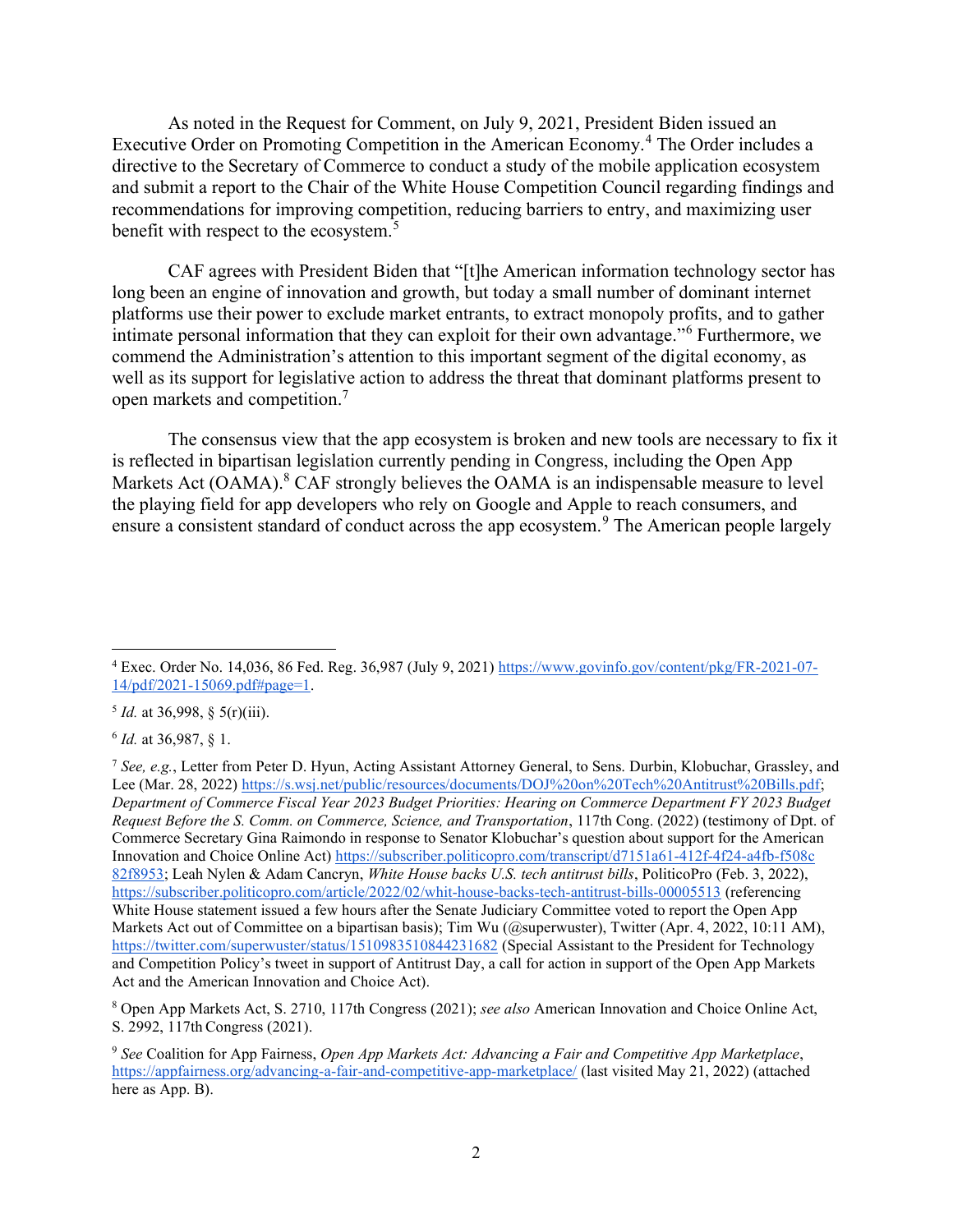support legislative action to rein in the dominant online platforms,  $10$  as do the vast majority of app developers. $^{11}$ 

There is a large body of research and analysis, specific to the app store ecosystem, which was carried out in the U.S. and by government entities in other jurisdictions, that all come to essentially the same conclusion: Apple and Google have gatekeeper power over app distribution on iOS and Android, respectively, which allows them to impose unfair terms and conditions on app developers and engage in other abusive conduct.<sup>12</sup> Many of these jurisdictions have already enacted laws, or are well on their way to doing so, with respect to global digital platforms and their users.<sup>13</sup> CAF urges NTIA, as the executive branch agency that is principally responsible by law for advising the President on telecommunications and information policy, to advise the U.S. government to take action, rather than continuing to sit on the sidelines while the rest of the world sets the rules of the road for American companies and users that participate in the global digital marketplace.

In this submission, CAF will provide its observations in response to the questions posed by the NTIA in the Request for Comment that are most relevant for its members' activities. In doing so, CAF's response will focus on the app economy, whereby Apple and Google – having

<sup>11</sup> See, e.g., ClearPath Strategies, *Lowering Barriers: The Open App Markets Act* (Jan. 2022) https://appfairness.org/ wp-content/uploads/2022/01/Developer-Survey-Findings-Jan-2022.pdf (methodology and survey results attached here as App. C); see also App. D (collection of op-eds and letters to the editor in support of the Open App Markets Act and similar state legislation).

<sup>12</sup> See, e.g., Australian Competition & Consumer Commission, Digital platform services inquiry: Interim report No. 2 – App marketplaces, Mar. 2021, https://www.accc.gov.au/system/files/Digital%20platform%20services %20inquiry%20-%20March%202021%20interim%20report.pdf [hereinafter ACCC Digital Platform Interim Report No. 2]; Competition & Markets Authority, Mobile Ecosystems: Market Study Interim Report, Dec. 14, 2021, https://www.gov.uk/cma-cases/mobile-ecosystems-market-study#interim-report [hereinafter CMA Mobile Ecosystems Interim Report]; Staff of Subcomm. on Antitrust, Com., & Admin. L. of the H. Comm. on the Judiciary, 116th Cong., Investigation of Competition in Digital Markets, Majority Staff Report and Recommendations, Oct. 2020, https://judiciary.house.gov/uploadedfiles/competition\_in\_digital\_markets.pdf [hereinafter House Judiciary Digital Markets Report].

<sup>13</sup> See, e.g., Hamza Shaban and Cristiano Lima, U.S. legislators hail South Korea's move to curb Apple and Google's app-store dominance, The Washington Post (Aug. 31, 2021), https://www.washingtonpost.com/ business/2021/08/31/apple-google-app-store-south-korea/; Eur. Comm'n, Questions and Answers: Digital Markets Act: Ensuring fair and open digital markets (Apr. 23, 2022) (QANDA/20/2349), https://ec.europa.eu/commission /presscorner/detail/en/QANDA\_20\_2349); Will Hayter, Digital markets and the new pro-competition regime, Competition and Markets Authority (May 12, 2022), https://competitionandmarkets.blog.gov.uk/2022/05/10/digitalmarkets-and-the-new-pro-competition-regime/ (referring to the forthcoming Digital Markets, Competition and Consumer Bill); see also Rick VanMeter, Competition Comes to the App Store, RealClearPolicy (May 10, 2022) https://www.realclearpolicy.com/articles/2022/05/10/competition\_comes\_to\_the\_app\_store\_831388.html.

 $10$  See, e.g., Douglas E. Schoen, Polling shows both sides of the aisle support reining in Big Tech, The Hill (May 1, 2022), https://thehill.com/opinion/technology/3471908-polling-shows-both-sides-of-the-aisle-support-reining-in-b; Ashley Gold, Exclusive poll: Americans want government action on tech, Axios (Dec. 22, 2021), https://www.axios .com/2021/12/22/regulate-big-tech-support-exclusive-poll; Leah Nylen, Poll: Majority of Americans concerned about Big Tech's economic, political power, Politico (Sept. 17, 2020), https://www.politico.com/news/2020/09/17/ big-tech-economic-political-power-poll-417024; Consumer Reports, Platform Perceptions: Consumer Attitudes on Competition and Fairness in Online Platforms (2020), https://advocacy.consumerreports.org/wp-content/uploads /2020/09/FINAL-CR-survey-report.platformperceptions-consumer-attitudes-.september-2020.pdf.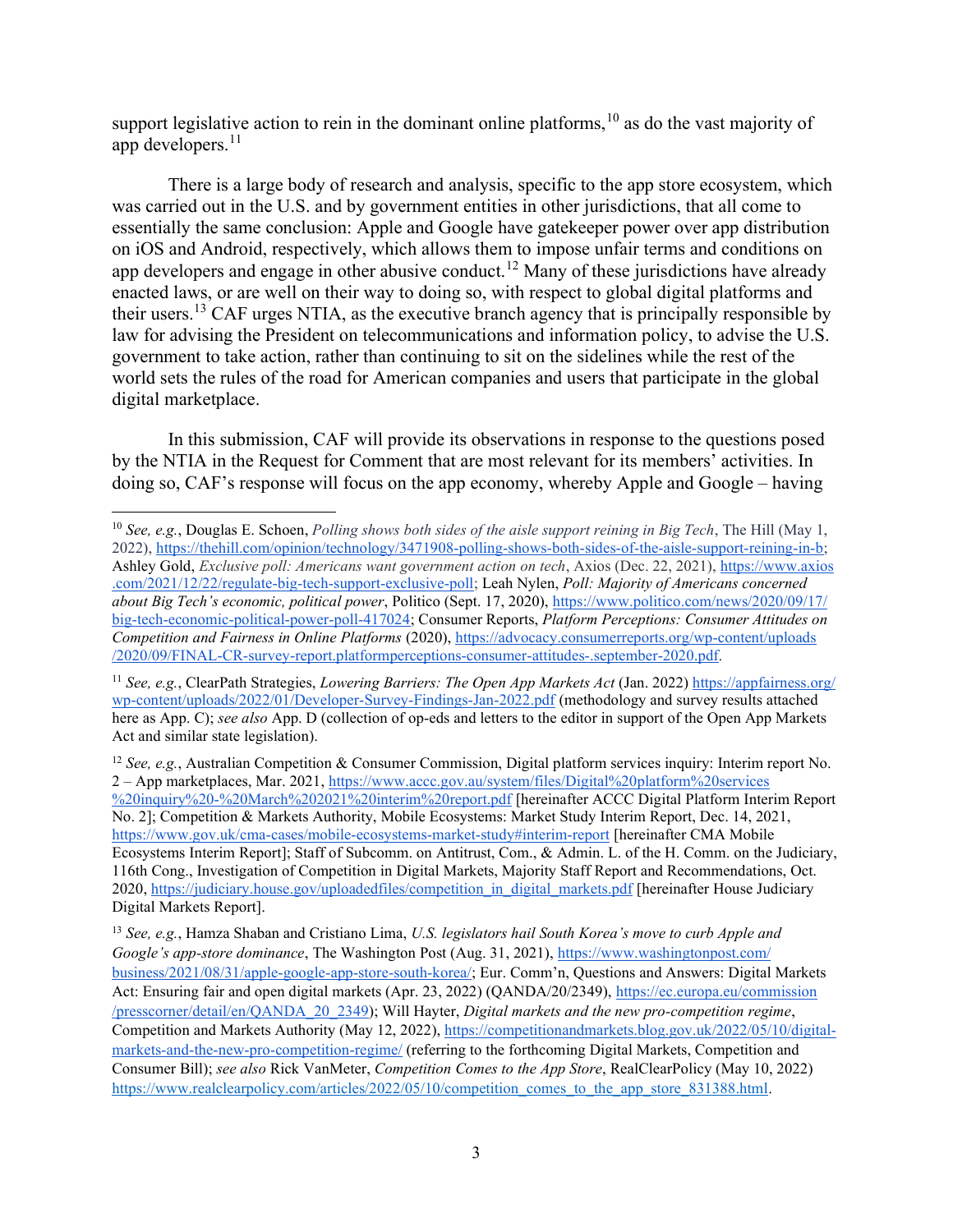an effective duopoly over mobile ecosystems and controlling the iOS and Android operating systems and the App Store and Play Store, respectively – are able to dictate the rules of the game, harming app developers and their users.

Based on CAF's experience, including communications with its own members, we believe it is vital that the NTIA recognize the very real fear of economic retaliation that many businesses, of all sizes, have when it comes to Apple and Google.<sup>14</sup> For this reason, the NTIA should expect that many market participants who are gravely concerned with the gatekeeper platforms' conduct in this space will nonetheless choose not to respond to the Request out of fear. CAF is in a unique position to fight for developers who are understandably afraid to speak as individuals, on their own behalf. As such, a simple tally of comments in support of, versus criticizing, Apple and Google's conduct would be highly misleading.

### II. Overview of the App Store Ecosystem

The vast majority of smartphone users in the United States purchase devices that run on Apple (iOS) or Android (Google) operating systems, with nearly 60% of U.S. smartphone users operating an iOS-run device and about 40% operating an Android-run device in 2021.<sup>15</sup> Apple keeps iOS proprietary (i.e., it can only be run on Apple hardware), while Google licenses the Android operating system to smartphone manufacturers like Samsung or Motorola.

 Apple and Google control the sale of third-party apps on these devices through their "app stores" – the Apple App Store and the Google Play Store, respectively. Very few consumers own both Android and iOS devices; this is, in part, because users incur high costs to switch from one ecosystem to the other. These switching costs include: the cost of buying a new smartphone and peripheral hardware, the challenge of learning a different operating system, the time to transfer data, and the costs of obtaining new apps because iOS apps do not work on Android, and vice versa. Consistent with this, only about  $2\%$  of iPhone users switch to Android each year.<sup>16</sup>

It is important to consider Apple's App Store within the context of the company's broader business model. Apple is one of the most profitable companies in the world. As of April

<sup>&</sup>lt;sup>14</sup> The House Judiciary Digital Markets Report described this fear of retaliation as follows: "Unfortunately, some market participants did not respond to substantive inquiries due to fear of economic retaliation. These market participants explained that their business and livelihoods rely on one or more of the digital platforms. One response stated, 'Unfortunately, [the CEO] is not able to be more public at this time out of concern for retribution to his business,' adding, 'I am pretty certain we are not the only ones that are afraid of going public.'" Another business that ultimately declined to participate in the investigation expressed similar concerns, stating, 'We really appreciate you reaching out to us and are certainly considering going on the record with our story. . . . Given how powerful Google is and their past actions, we are also quite frankly worried about retaliation.'" House Judiciary Digital Markets Report, supra note 12, at 27.

<sup>15</sup> StatCounter Global Stats, Mobile Operating System Market Share Worldwide: Apr. 2021 – Apr. 2022 https://gs.statcounter.com/os-market-share/mobile/worldwide.

<sup>&</sup>lt;sup>16</sup> Epic Games, Inc. v. Apple Inc., No. 20-cv-05640, Rule 52 Order After Trial on the Merits, at 52 (N.D. Cal. Sept. 10, 2021), https://cand.uscourts.gov/wp-content/uploads/cases-of-interest/epic-games-v-apple/Epic-v.-Apple-20-cv-05640-YGR-Dkt-812-Order.pdf.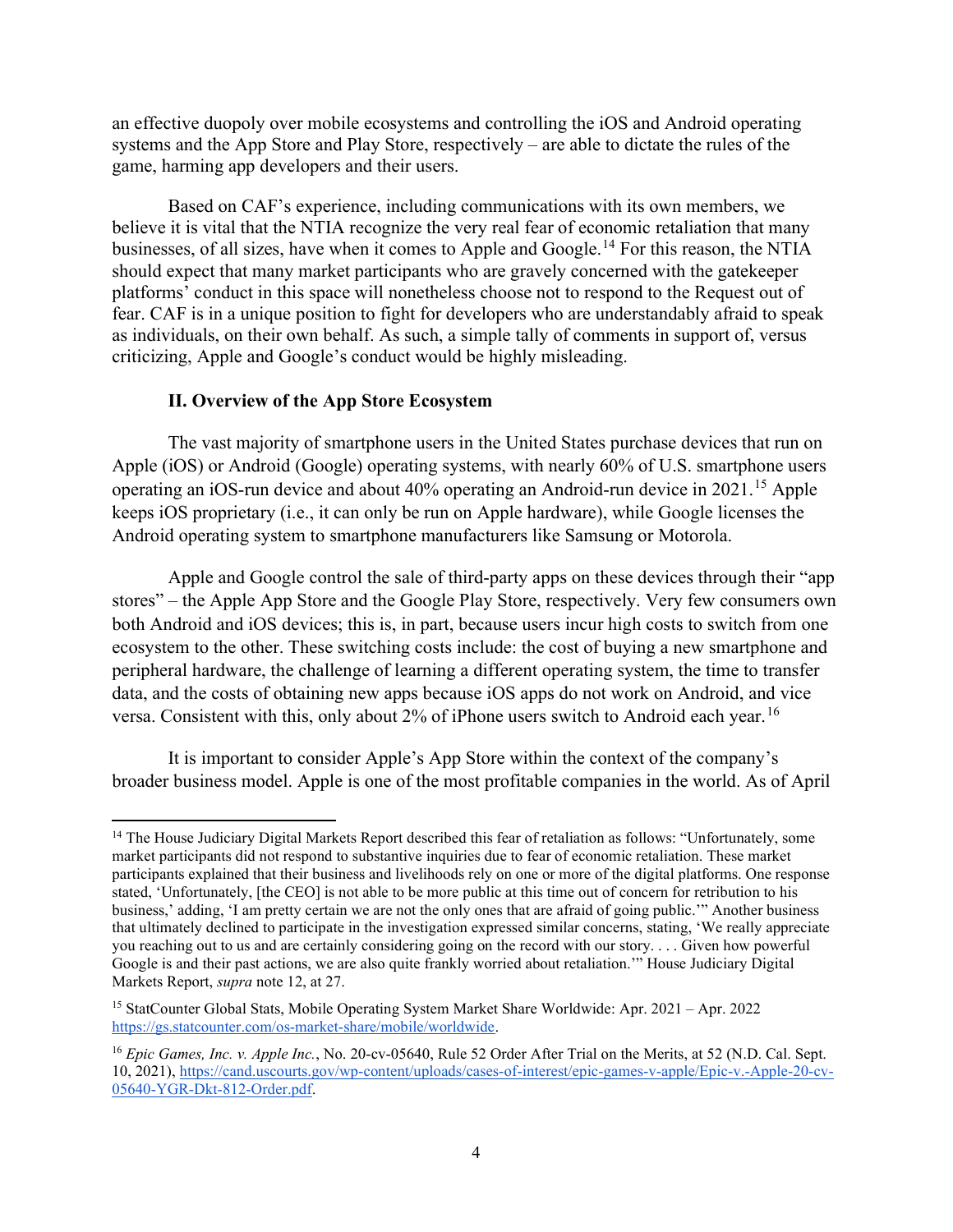2022, Apple hit record annual sales of \$378.7 billion, profits of \$100.6 billion, and a market capitalization of \$2.6 trillion.<sup>17</sup> Apple initially built its reputation on the sale of iconic products, such as the iPhone, the iPad, or the Apple Mac. However, as growth in sales of hardware devices slowed, Apple leveraged its position, and it is now capitalizing on its iOS mobile ecosystem as an important source of revenue. For instance, in 2020, developers generated \$72.3 billion in revenue through their apps distributed on the App Store, out of which Apple typically kept a 30% cut (reduced to 15% in some circumstances).<sup>18</sup> In a competitive market, Apple's inflated fees would dissipate, but for app developers the App Store represents the only way to distribute their apps to iOS users. While Apple is subject to competition from Android device makers at the product level, once users have acquired an iPhone, the App Store is the only conduit between users and app developers. It is this situation that gives Apple its gatekeeper power.

 Similarly, Google Play should be viewed within the context of Google's broader business model. Google (Alphabet) is also one of the most profitable companies in the world with annual sales of \$257.5 billion, profits of \$76.03 billion, and a market capitalization of \$1.6 trillion as of April 22, 2022.<sup>19</sup> Since capturing the market for online search, Google has expanded into adjacent markets. Google acquired the Android mobile operating system in 2005 and has consistently promised that it would be the basis for an "open" ecosystem.<sup>20</sup> The Google Play Store is the default and dominant app store on Android devices. Although Google does, technically, permit users to install alternative app stores, it imposes restrictions and actively discourages consumers from downloading apps outside of the Google Play Store with warnings and other obstacles.

In 2020, developers generated \$38.6 billion in revenue through their apps distributed on the Google Play Store.<sup>21</sup> Google previously kept up to a 30% cut of revenue from developers, but, under intense regulatory and public scrutiny, it agreed to lower its commission to 15% in certain circumstances.<sup>22</sup> While this represents an improvement, this does not change the fact that Google's control over Android and the Google Play Store allows it to impose terms and conditions on developers that it would not otherwise be able to extract in a competitive market. While Google is subject to competition from Apple at the product level, once users have acquired an Android device, the Play Store is still the only practicable conduit between users and app developers. It is this situation that gives Google its gatekeeper power.

<sup>&</sup>lt;sup>17</sup> Andrea Murphy & Isabel Contreras, 2022: The Global 2000, Forbes (May 12, 2022), https://www.forbes.com/lists/global2000/?sh=400ed5a55ac0.

<sup>&</sup>lt;sup>18</sup> Stephanie Chan, U.S. iPhone Users Spent An Average of \$138 on Apps in 2020, 38% More Than the Year Before, Sensor Tower: Store Intelligence, https://sensortower.com/blog/revenue-per-iphone-2020.

<sup>&</sup>lt;sup>19</sup> Murphy & Contreras, *supra* note 17.

<sup>&</sup>lt;sup>20</sup> See, e.g., Andy Rubin's Email to Android Partners, The Wall Street Journal, Mar. 13, 2013, https://www.wsj.com /articles/BL-DGB-26394.

<sup>21</sup> Chan, supra note 18.

<sup>&</sup>lt;sup>22</sup> Daisuke Wakabayashi, Google plans to lower the cut it takes in its app store to 15 percent, N.Y. Times (Oct. 21, 2021), https://www.nytimes.com/2021/10/21/technology/google-app-store-developer-fees.html.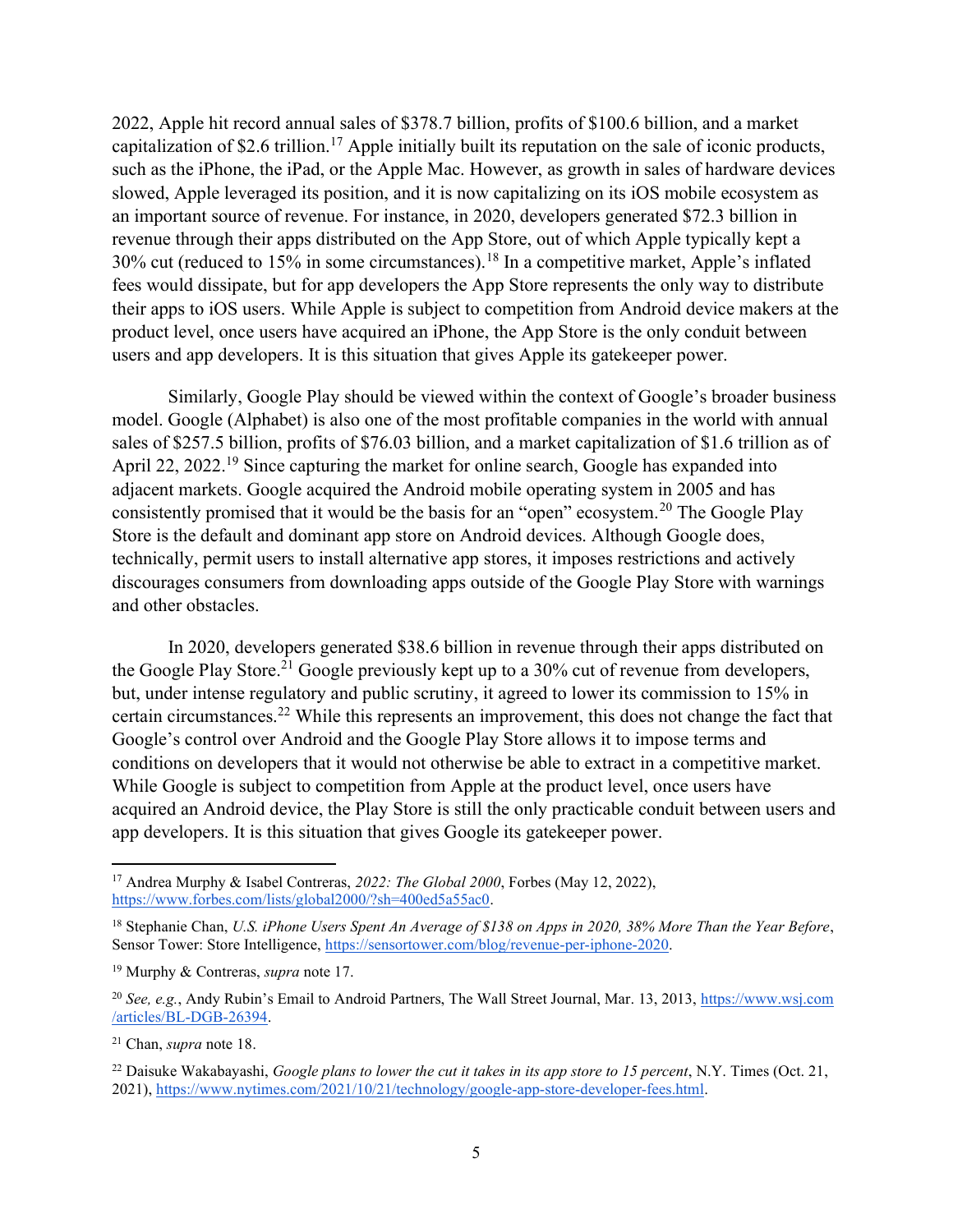In sum, Apple and Google have significant (if not absolute) market power in their respective mobile ecosystems: they control the supply of the two main mobile operating systems (iOS and Android, respectively), as well as mobile app distribution (through their operation of the App Store and the Play Store). Competition within and between Apple's and Google's mobile ecosystems is extremely limited.<sup>23</sup> As a result, Apple and Google act as digital gatekeepers for businesses trying to reach American consumers. This gatekeeper role allows the platforms to control businesses' access to end consumers, giving the platforms substantial power over businesses, as well as end users.

#### III. Anticompetitive Conduct and Resulting Harms

While app marketplaces allow consumers to have access in a centralized manner to a variety of apps, the way Apple and Google operate their app stores – not least because of the gatekeeper role they have on mobile app distribution – has led to significant harms to competition with particularly negative effects for American businesses and consumers.

The harms arising from Apple's and Google's conduct in relation to their app stores (and operating systems) are well-documented by competition authorities around the world, researchers, and think tanks. Specific to the U.S, the House Judiciary Committee's bipartisan Digital Markets Investigation and key U.S. House and Senate hearings provide ample documentation as well. Thus, in this submission, CAF will not go into detail in explaining such harms, instead providing an overview.

The harms can be categorized broadly as follows: (1) harms arising from the imposition of unfair and abusive terms on app developers; (2) harms arising from the collection and use of commercially sensitive information; (3) harms arising from the erratic app review process; (4) harms arising from Apple's and Google's self-preferencing practices; (5) harms arising from the limitations placed on access to technology and functionalities; and (6) harms arising from user lock-in to a single app store and the effective elimination of app store competition and consumer choice. Notably, as detailed below, consumers suffer immensely from all of these harms.

## A. Harms Arising from the Imposition of Unfair and Abusive Terms on App Developers

The gatekeeper role Apple and Google have over app distribution allows them to unilaterally set, modify, interpret, and enforce the terms and conditions that app developers must accept as a condition of reaching their user base. App developers have no other choice but to accept Apple's and Google's terms, no matter how unfair or harmful they may be – or else they will lose access to their mobile user base. In this section, we refer to the harms arising from (i)

<sup>&</sup>lt;sup>23</sup> Recent studies of the app store ecosystem have reached the same or a similar conclusion. See, e.g., CMA Mobile Ecosystems Interim Report, supra note 12, at 63; see also ACCC Digital Platform Interim Report No. 2, supra note 12, at 5.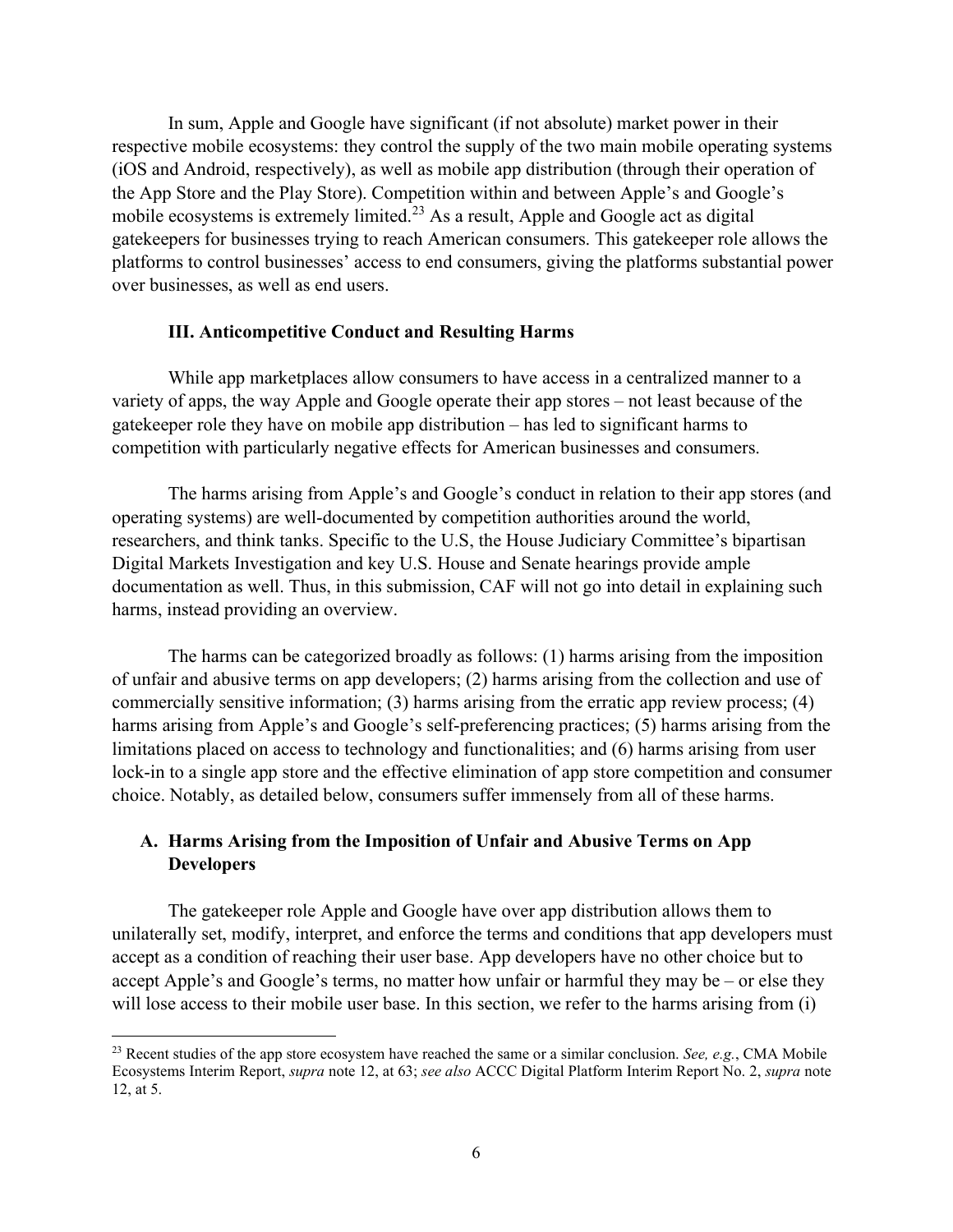the mandatory use of Apple's proprietary in-app payment system, In-App Purchase ("IAP"), and (ii) the anti-steering rules Apple imposes on app developers whose apps offer "digital" goods or services. As stated above, while CAF focuses on Apple, the following observations would also apply to Google, to the extent that its practices are similar to those of Apple.<sup>24</sup>

## 1. Mandatory Use of IAP

For app developers whose apps are deemed to offer "digital" goods or services (with Apple being the sole arbiter of deciding when this is the case),  $25$  Apple has tied access to the App Store to the use of IAP. The obligation to exclusively use IAP results in a variety of harms to competition and consumers.

## a. App developers cannot choose the payment processor of their choice.

App developers, whose apps sell "digital" goods or services, are prohibited from choosing an alternative service provider to process in-app payments, having to use the "one-sizefits-all" IAP. Users are ultimately the losers, as app developers cannot offer flexible payment options and features valued by users (e.g., carrier billing, subscriptions with different billing cycles, targeted discounts, ability to pay in installments). In addition, the obligation to use IAP limits competition among and innovation from payment service providers, which would otherwise have a strong incentive to innovate in payment solutions specifically designed for inapp payments.<sup>26</sup>

<sup>&</sup>lt;sup>24</sup> While Google had historically been more lenient about the use of its proprietary in-app payment system, Google Play's billing system ("GPB"), in September 2020, Google announced that all developers selling digital goods or services in their apps will be required to exclusively use GPB by September 30, 2021. Google later announced that app developers could apply for an extension to the deadline for compliance with the GPB obligation until March 31, 2022. See Sameer Samat, Listening to Developer Feedback to Improve Google Play, Android Developers Blog (Sept. 28, 2020), https://android-developers.googleblog.com/2020/09/listening-to-developer-feedback-to.html; Purnima Kochikar, Allowing developers to apply for more time to comply with Play Payments Policy, Android Developers Blog, (July 16, 2021), https://androiddevelopers.googleblog.com/2021/07/apply-more-time-playpayments-policy.html.

<sup>&</sup>lt;sup>25</sup> Apple has discretion in deciding whether an app enables the purchase of "digital" goods or services and should thus use IAP or whether it enables the purchase of "physical" goods or services and thus should not use IAP. The distinction it draws is not always objective or logically founded, and it is difficult to understand why it considers some services as being consumed "within the app" while similar services are considered to be consumed "outside of the app." Note that within the category of apps deemed to offer "digital" goods or services, Apple has made over the years various exceptions to the obligation to use IAP (some of which were applied ad hoc, without being included in the App Store Review Guidelines).

 $26$  For additional detail regarding the harmful effects of the mandatory use of IAP on innovation, see Damien Geradin, How Apple's App Store practices are stifling innovation, Coalition for App Fairness, May 2021, at 3, https://appfairness.org/wpcontent/uploads/2021/05/caf-stifling-innovation.pdf (attached here as App. E).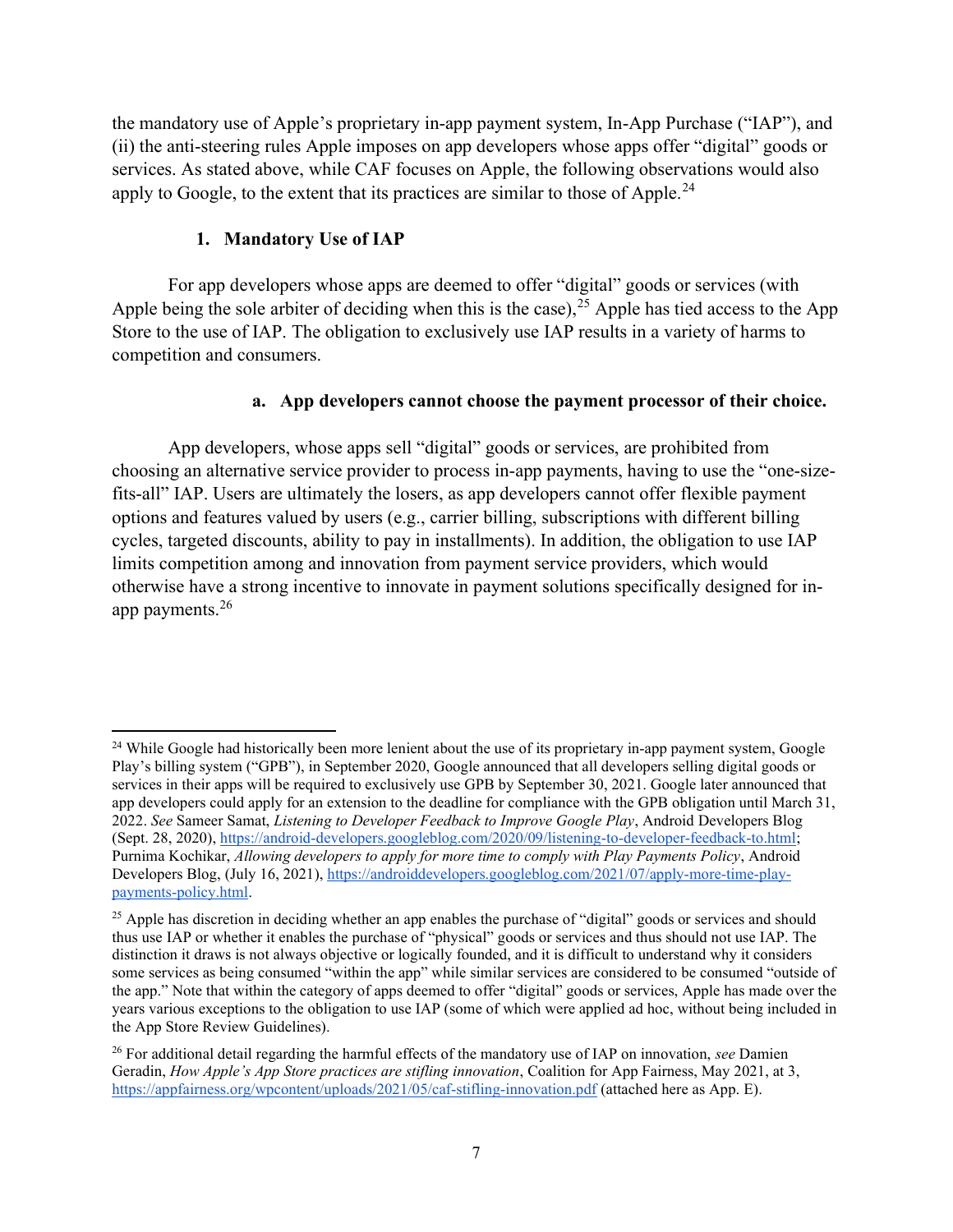#### b. App developers are disintermediated from their users.

When IAP is used, Apple confiscates the customer relationship and forcibly interposes itself between the app developer and its users.<sup>27</sup> The app developer cannot provide customer support on crucial billing issues such as cancellations and refunds, which must be handled by Apple. This artificial separation between the provision of the service (which is the app developer's responsibility) and the provision of customer care services (which are handled by Apple) leads to unnecessary frictions in customer service processes (e.g., the handling of cancellations of subscriptions or refund requests). Not only are users harmed (as they are confronted with a chaotic, inefficient, and sub-par customer service), but also app developers' reputations are harmed, as consumers inevitably associate the poor user experience they receive with the developer's brand.<sup>28</sup>

In addition, through the use of IAP, Apple obtains access to commercially sensitive information about subscribers of third-party app developers (e.g., the user's full name, email, age, IP address, location, as well as credit card details and billing information), which it does not share with the app developer providing the service.<sup>29</sup> Consequently, app developers are deprived of access to valuable user data, which they could use to improve their services, personalize their offering and protect their users (e.g., from fraud) – while Apple collects unparalleled market intelligence.<sup>30</sup>

# c. IAP raises the costs of app developers offering "digital" goods or services.

For transactions made through IAP, app developers have to pay (up to) a 30% commission on the transaction value. In fact, the (up to) 30% commission does not reflect the value of the App Store; it is a supra-competitive commission that can only be imposed by Apple because of the market power it has over app distribution. In this regard, after an exhaustive trial on the merits in Epic Games' suit against Apple, U.S. District Court Judge Gonzalez Rogers concluded that Apple set its commission at 30% in an arbitrary manner, without regard to

 $27$  For additional detail on how Apple disintermediates app developers from their users when IAP is used, as well as the harmful effects of this, see Damien Geradin, Apple's In-App Purchase ("IAP") as a disintermediation tool, Coalition for App Fairness, May 2021, at 3, https://appfairness.org/wp-content/uploads/2021/05/CAF-IAP-as-DisintermediationTool.pdf (attached here as App. F).

<sup>28</sup> See id. at 3-5.

<sup>&</sup>lt;sup>29</sup> Apple only shares limited information with app developers: when a transaction is made through IAP, the app developer receives a real-time notification that a purchase has been made for a specific product offered by the app developer. While the notification provides information about the purchased product, it does not contain information that would enable the app developer to identify the user with certainty, or information such as the amount paid or the currency used. Id. at 2.

 $30$  *Id.* at 3.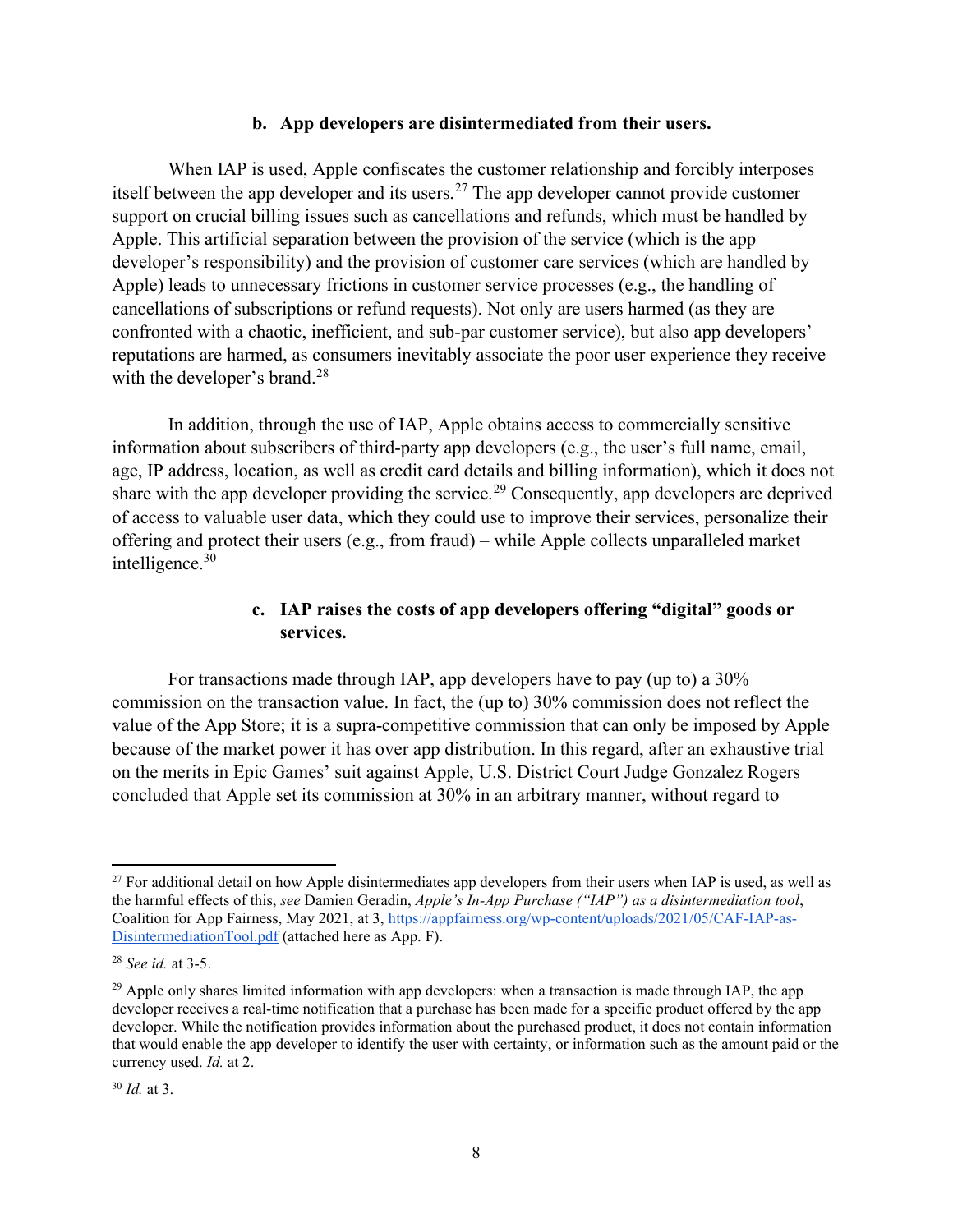operational costs or benefits for users or developers.<sup>31</sup> Judge Gonzalez Rogers further determined that the amount of the (up to) 30% commission bears no relationship to the costs of running the App Store or the value offered to app developers; rather, it was a historic gamble that allowed Apple to reap supra-competitive margins.<sup>32</sup>

Apple's own apps do not incur such charges – nor do app developers whose apps are deemed to offer "physical" goods or services, which are not subject to the IAP obligation. The commission is therefore structured in an unfair and discriminatory manner.<sup>33</sup> The commission eats into the margins of app developers and raises the costs for Apple's rival apps, thus distorting downstream competition. In the long term, this can have significant negative effects for consumers, either because downstream markets are foreclosed or because app developers have a reduced ability and less incentive to invest in their apps or develop new, innovative apps, having handed a significant part of their (potential) income to Apple.<sup>34</sup>

### d. IAP raises switching costs and contributes to consumer lock-in.

The mandatory use of IAP increases switching costs, making it harder for users to switch to an Android device. Apple does not allow app developers to require that users link their account with their Apple ID, meaning that users who have purchased a subscription through IAP are not able to access their purchased content after switching to an Android device (instead having to repurchase or re-subscribe). Even if users can access purchased content, they cannot manage (e.g., cancel) pre-existing subscriptions after switching to a device with a different operating system. Therefore, users have to cancel their subscriptions before switching, which may be problematic for consumers who may have multiple subscriptions with different billing cycles.

In fact, Apple has long perceived the mandatory use of IAP as a way to lock customers in its ecosystem: internal emails uncovered in the context of the Apple eBook litigation in the United States confirm that, in 2010, when Apple executives became aware of an Amazon Kindle ad on TV showing that it was easy for users to switch from iPhone to Android, Steve Jobs suggested that "[t]he first step might be to say [Amazon] must use our payment system for everything."<sup>35</sup>

<sup>&</sup>lt;sup>31</sup> Epic Games, Inc. v. Apple Inc., No. 20-cv-05640, Rule 52 Order After Trial on the Merits, at 144 (N.D. Cal. Sept. 10, 2021), https://cand.uscourts.gov/wp-content/uploads/cases-of-interest/epic-games-v-apple/Epic-v.-Apple-20-cv-05640-YGR-Dkt-812-Order.pdf.

 $32$  *Id.* at 92, 163.

 $33$  On this point, see also Adi Robertson, Tim Cook faces harsh questions about the App Store from judge in Fortnite trial, The Verge (May 21, 2021) https://www.theverge.com/2021/5/21/22448023/epicapple-fortnite-antitrustlawsuit-judge-tim-cook-app-store-questions.

<sup>&</sup>lt;sup>34</sup> For additional discussion on how the IAP commission may stifle innovation, see Geradin, supra note 26, at 2.

<sup>&</sup>lt;sup>35</sup> Production of Apple to H. Comm. on the Judiciary, HJC-APPLE-014701 (Nov. 22, 2010), available at https://judiciary.house.gov/uploadedfiles/014701.pdf.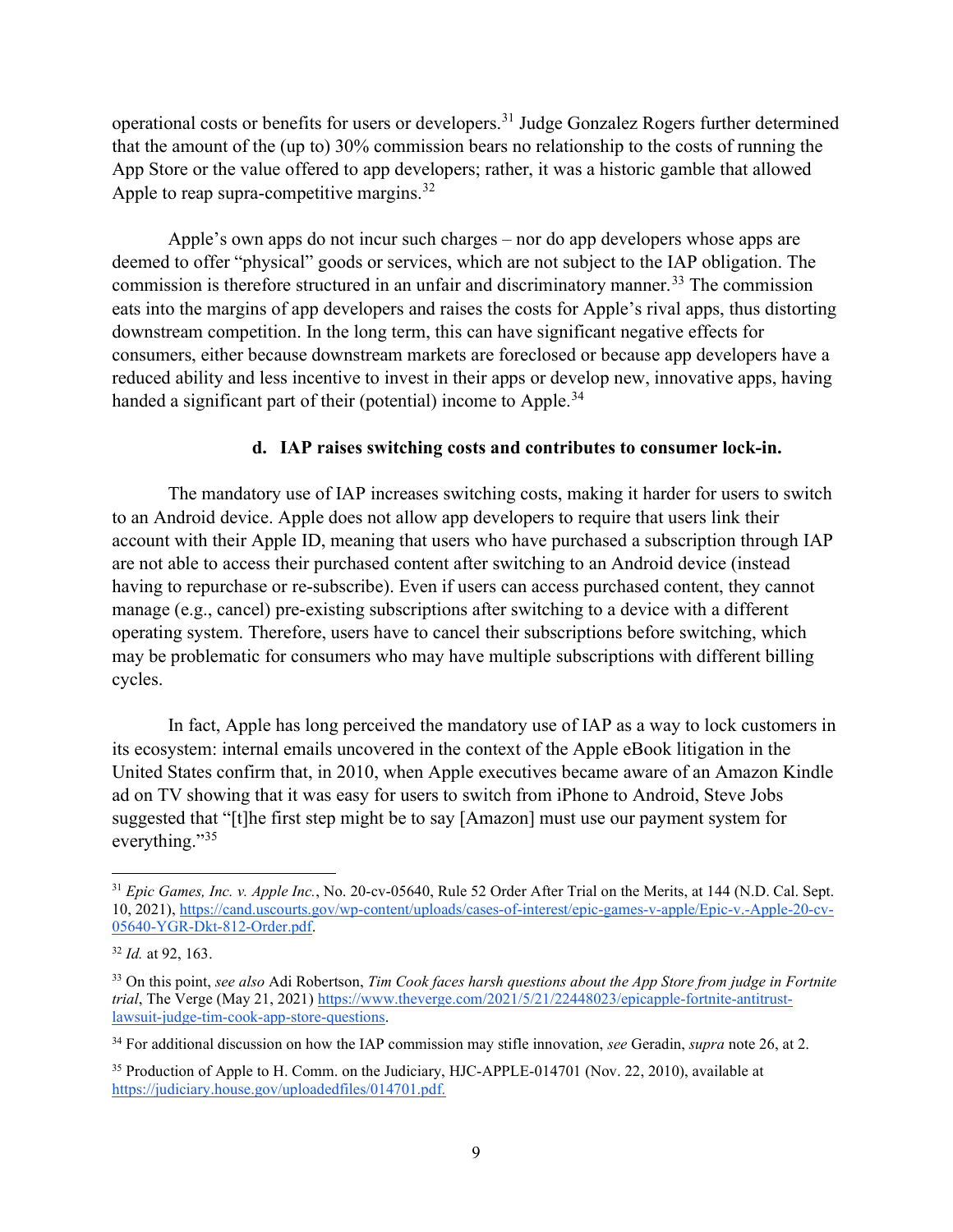#### 2. Anti-Steering Rules

Apple prevents app developers whose apps offer "digital" goods or services from directly communicating with their users about purchasing channels other than IAP.<sup>36</sup> The anti-steering rules aim at reinforcing the obligation to use IAP and safeguarding the related commission. The scope of Apple's anti-steering rules has changed over time: at first, it was ever-expanding, but recently it has been narrowed, most likely due to growing regulatory pressure and scrutiny. The interpretation by Apple has also often been unpredictable.

Apple's anti-steering rules harm users, as they limit their ability to make informed choices between the various purchasing channels, missing out on (often cheaper) out-of-app alternatives. Because Apple's primary concern is to extract fees for the use of its IAP, consumers are denied information as well as an optimal experience. The anti-steering rules also harm app developers, who live in fear that Apple may suddenly change the wording or interpret them in a novel manner and reject an update of their app or remove it from the App Store.

# B. Harms Arising from the Collection and Use of Commercially Sensitive Information

Because of its position as the operator of the App Store (the only app distribution channel available on iOS) and as the provider of the iOS operating system, Apple has access to a variety of commercially sensitive information. In fact, Apple has contractually built a framework whereby, on the basis of the Apple Developer Program License Agreement (which all app developers must sign in order to distribute their apps through the App Store) and the MFi program (which companies, including developers, that want their hardware accessories to connect electronically to Apple devices must sign),  $37$  Apple can obtain and use sensitive information collected from app developers.<sup>38</sup>

In addition, Apple obtains sensitive commercial data from all apps obliged to use IAP, such as their customer lists, the purchasing activity of individual users and the success of subscriptions. Apple gains market intelligence, which it can use to scan the horizon and identify app categories with revenue growth opportunities. Apple can then swiftly develop its own apps and enter the services market, competing with app developers whose data played an instrumental role in Apple's ability to do so. While Apple may claim that its app development team does not

https://assets.publishing.service.gov.uk/media/617aa5f48fa8f52986e61df1/Masimo.pdf (attached here as App. G).

<sup>&</sup>lt;sup>36</sup> Apple, App Store Review Guidelines, Article 3.1.1, https://developer.apple.com/app-store/review/guidelines/# payments (last updated Mar. 30, 2022).

<sup>&</sup>lt;sup>37</sup> CAF member Masimo has explained that many companies have essentially no choice but to sign the MFi Agreement because "[f]or companies whose devices need to rely on the Apple ecosystem to reach users, a refusal to sign the MFi Agreement entails severe consequences." Masimo, Observations of Masimo on the Statement of Scope of the CMA's Mobile Ecosystems Market Study at 4,

<sup>38</sup> See, e.g., ACCC Digital Platform Interim Report No. 2, supra note 12, at 141.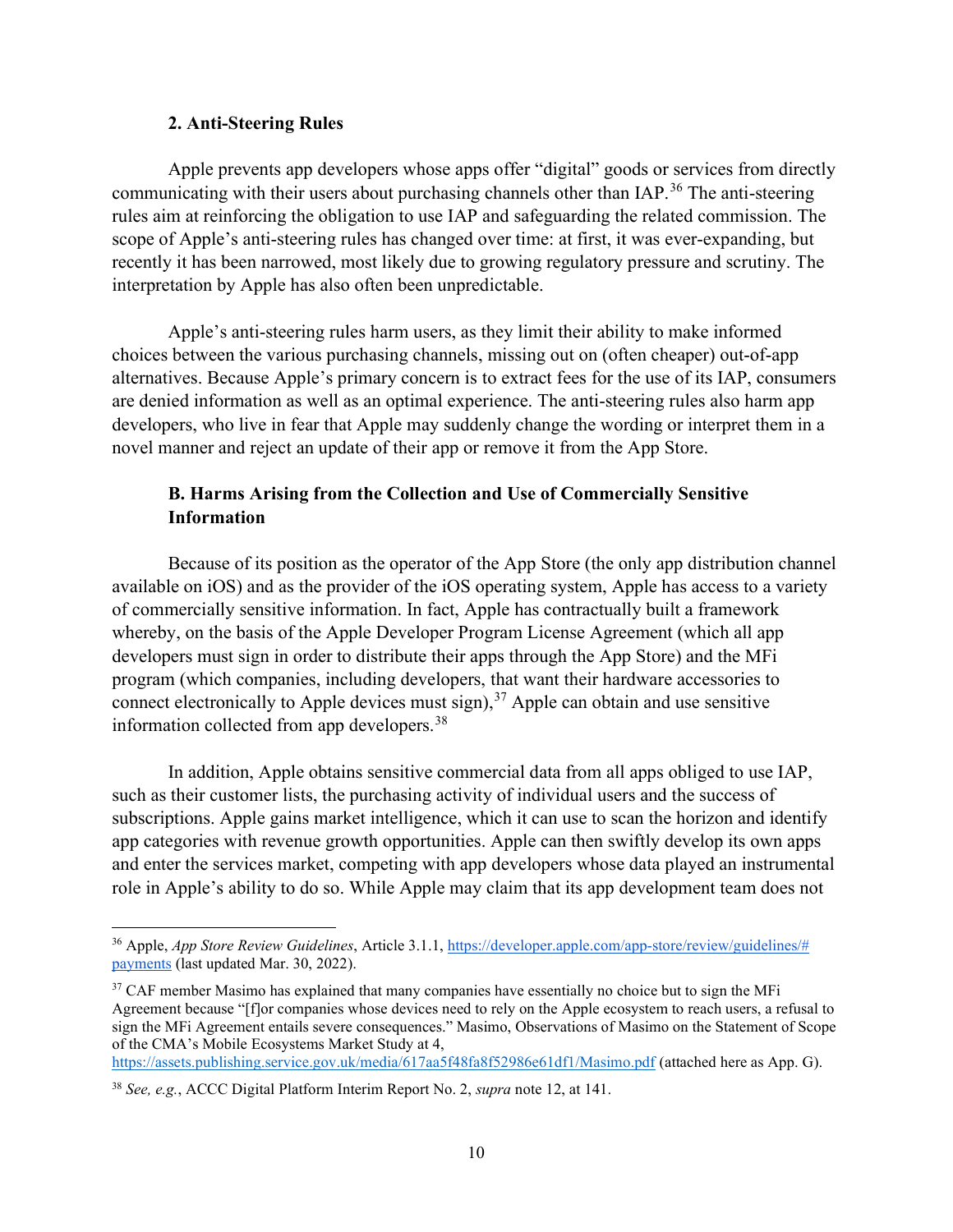have access to data collected from other lines of business, former Apple executive Philip Shoemaker has explained that Apple executives would frequently use insights based on App Store data to inform product development.<sup>39</sup>

CAF members Tile and Masimo have explained that Apple mandates that developers share commercially sensitive information, which Apple uses to develop competing products.<sup>40</sup> Masimo and Tile both make products that are compatible with Apple devices and also iOS apps to interact with those products, and as such have had no other choice but to agree to Apple's MFi agreement. Both of these companies expressed serious concerns with the non-negotiable and one-sided nature of Apple's MFi agreement. The agreement includes terms that permit Apple to (i) use any information submitted by licensees to develop its own competing products; and (ii) terminate the agreement if the licensee brings intellectual property or patent infringement proceedings against Apple.<sup>41</sup> This means that if a licensee seeks to enforce its statutory rights in court, Apple will retaliate by unilaterally ending the MFi agreement, effectively, forcing the licensee to stop selling any products that incorporate Apple-licensed technology.

Tile's experience with Apple provides an instructive example of the harms to competition that arise from Apple's collection and use of commercially sensitive information.<sup>42</sup> For many years, Apple and Tile had a highly collaborative relationship. That relationship soured, however, when Apple copied Tile's "finding network," by launching the "Find My Network," in 2019, and Tile's hardware, by launching the "AirTag" in 2021. Prior to Apple's launch of these competing products, Apple had access to a trove of sensitive information on Tile's products, through the App Store, as well as from previous partnerships such as a collaboration between Apple and Tile on a Siri voice assistant integration for Tile.<sup>43</sup>

As General Counsel for Tile Kirsten Daru testified at a Senate Judiciary hearing last year, "Apple owns and controls the entire commercial iOS ecosystem. They own the hardware, the

 $39$  Reed Albergotti, How Apple uses its App Store to copy the best ideas, The Washington Post, Sept. 5, 2019, https://www.washingtonpost.com/technology/2019/09/05/how-apple-usesits-app-store-copy-best-ideas/.

<sup>&</sup>lt;sup>40</sup> See, e.g., Tile, Observations of Tile on the Statement of Scope of the CMA's Mobile Ecosystems Market Study at 4, https://assets.publishing.service.gov.uk/media/61a8a6ae8fa8f503780c1c8b/Tile\_Inc\_.pdf (explaining how "Apple can – and does – use [commercially-sensitive] information to develop its own competing products, services or features, which, when launched, will automatically gain huge scale") (attached here as App. H); Masimo, supra note 37, at 4 ("Apple uses its control over the various components of its ecosystem to adopt policies and/or engage in conduct that harms other companies by taking advantage of their innovations (e.g., by obtaining and freely using commercially-sensitive information of third parties), consequently depriving consumers of valuable, innovative products.").

 $41$  For additional discussion of the MFi agreement, see CMA Mobile Ecosystems Interim Report, supra note 12, §§ 6.125-26, § 6.133, and Table 8.1.

 $42$  Tile, *supra* note 40, at 2.

 $43$  Id.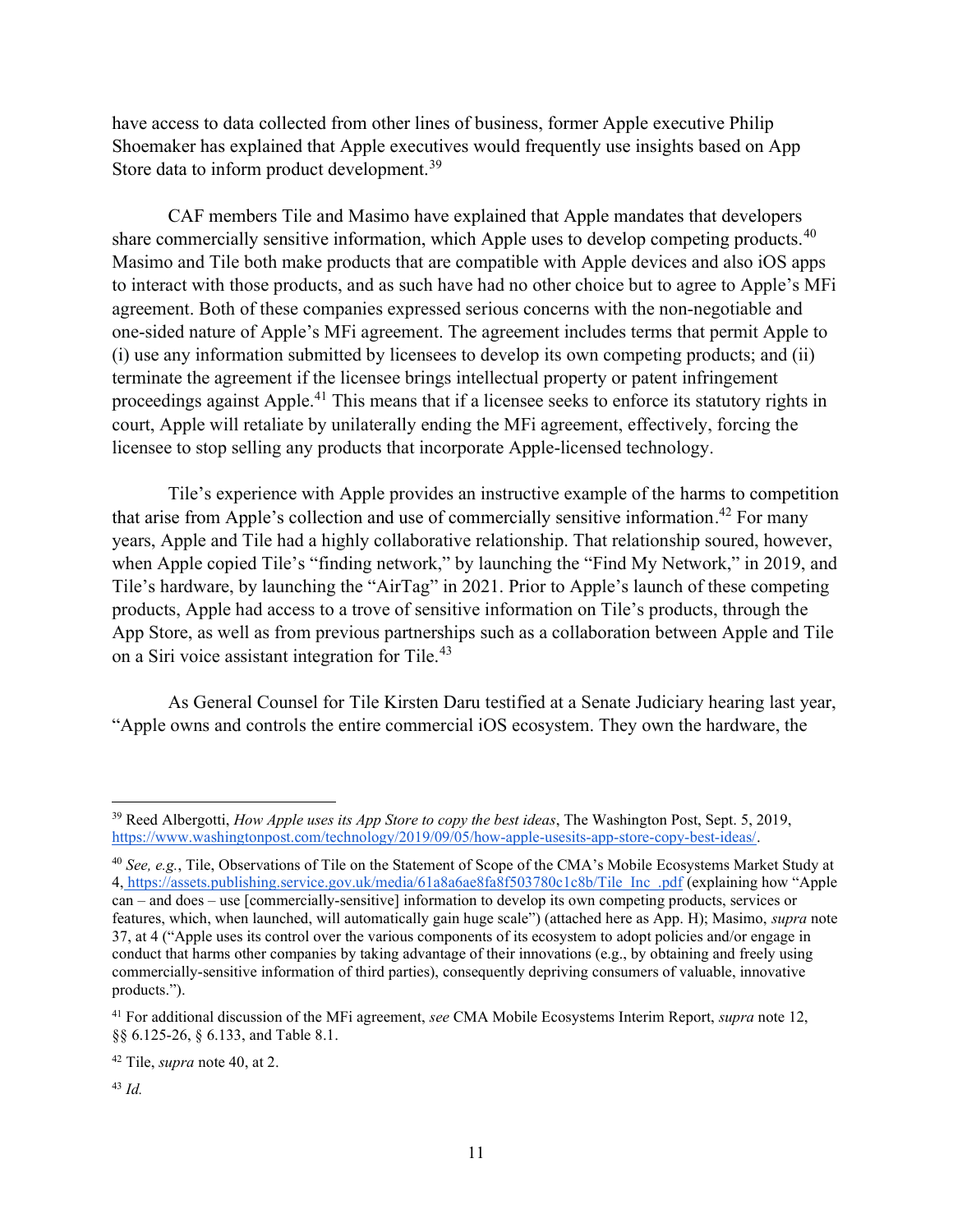operating system, the retail stores and the app store marketplace."<sup>44</sup> She continued, "This gives Apple access to competitively sensitive information, including identity of our iOS customers, subscription take rate, retail margins and more. And Apple's control over the ecosystem generally enables it to identify any successful app category and take it over by manipulating the ecosystem to give itself a sharp competitive edge."<sup>45</sup>

Apple is not alone in its desire to access its current or future competitors' commercially sensitive data. But its gatekeeper power over developers means that many developers have no choice but to grant Apple access to their data, which they never would agree to in an otherwise competitive marketplace. This fact is critical to understanding why conduct by a dominant platform – as compared to similar conduct by a market participant that lacks gatekeeper power – has a markedly different impact and is, therefore, deserving of different treatment under the law.

The fear of Apple using commercially sensitive information about third-party apps, services and/or products for its own purposes, reduces the incentives of app developers to innovate, since they know that if they are successful, Apple may appropriate their intellectual property and then target them through exclusionary practices.

# C. Harms Arising from the Erratic App Review Process

In order for an app (and each subsequent update of the app) to be available on the App Store, it must first be approved by Apple during the app review process. The app review process (during which Apple assesses compliance of the app or update with its unilaterally imposed App Store Review Guidelines),<sup>46</sup> affords Apple unique power over app developers wishing to reach mobile users. Furthermore, Apple has unfettered discretion in interpreting and applying its rules and carrying out the app review process. As Apple's App Store Review Guidelines put it: "We will reject apps for any content or behavior that we believe is over the line. What line, you ask? Well, as a Supreme Court Justice once said, 'I'll know it when I see it.' And we think that you will also know it when you cross it."<sup>47</sup>

Apple is the judge, jury, and executioner, meaning that it has the ability to apply its rules in an arbitrary and capricious manner. App developers cannot know in advance how Apple will interpret the rules each time, having to operate their business in uncertainty. At the same time, Apple often only provides cryptic feedback to app developers about the reasons for the rejection

<sup>&</sup>lt;sup>44</sup> Antitrust Applied: Examining Competition in App Stores: Hearing Before the S. Comm. on the Judiciary Subcomm. on Competition Policy, Antitrust, and Consumer Rights, 117th Cong. (Apr. 21, 2021), statement of Kristen Daru, General Counsel and Chief Privacy Officer, Tile, Inc., https://www.judiciary.senate.gov/imo/ media/doc/04.21.21%20Kirsten%20Daru%20Senate%20Judiciary%20Testimony%20Final.pdf.

 $45$  Id.

<sup>46</sup> See Apple, App Store Review Guidelines, https://developer.apple.com/app-store/review/guidelines/ (last updated Mar. 30, 2022).

 $47$  Id.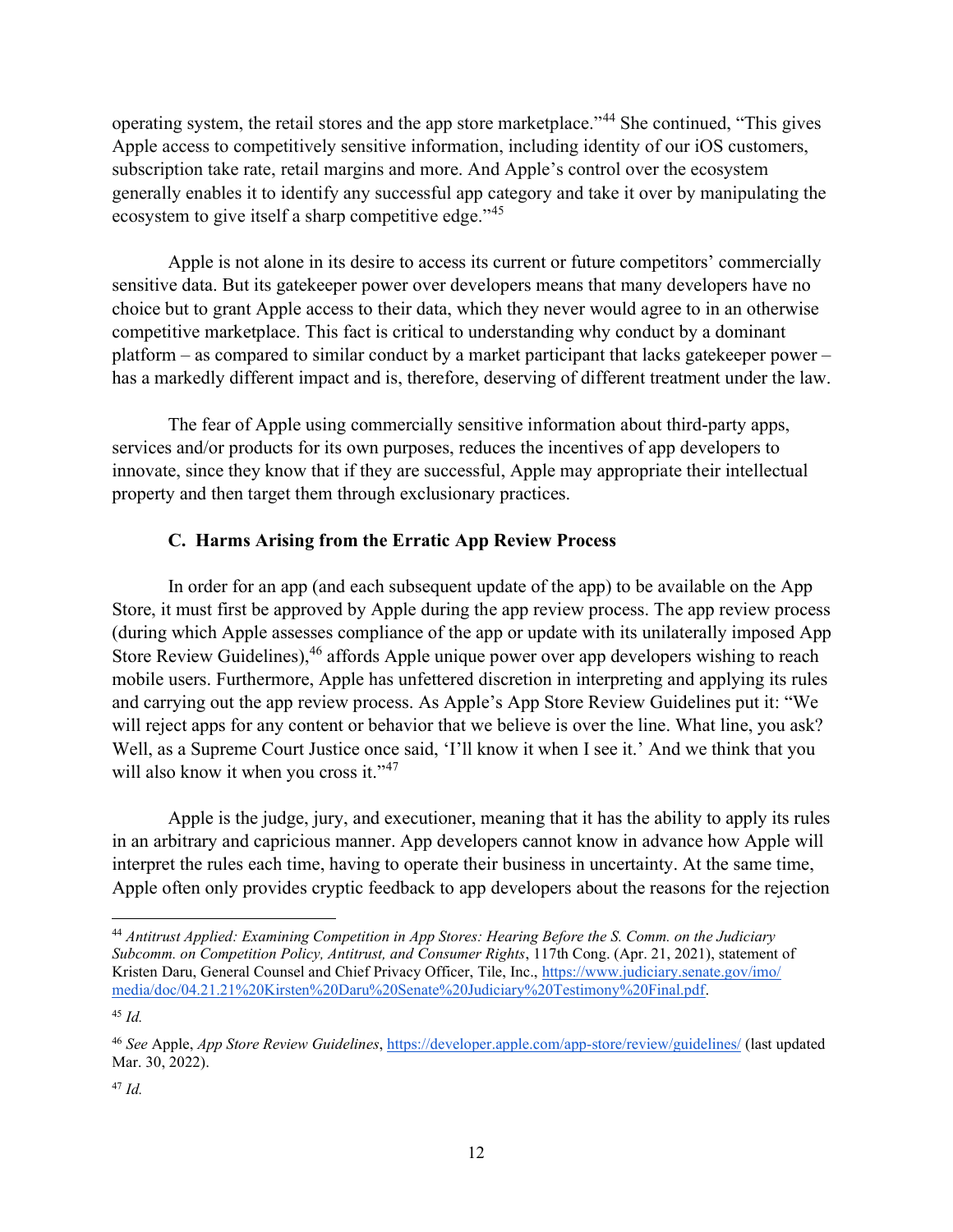of their apps or updates, leaving them wondering what they need to do for their apps to be compliant with Apple's rules.

CAF's members have suffered harm to their businesses due to Apple's capricious and inconsistent application of its rules. For example, as CAF explained in one of its fact sheets, Apple suddenly changed its approach towards screen time and parental control apps, removing or restricting leading apps from the App Store, once it announced the launch of "Screen Time," a feature that would help people limit the time they and their children spend on the iPhone.<sup>48</sup> This unilateral action exposed millions of children and undermined millions of parents. FlickType faced a similar issue when Apple unexpectedly rejected an update of its app, even though previous versions of it were approved, and so were other apps offering a similar service. Following the launch of its HEY email app, Basecamp also experienced harm to its business as a result of Apple's arbitrary and unpredictable app review process.<sup>49</sup>

Former Apple executives have acknowledged that Apple applies its rules in an arbitrary and inconsistent manner, as explained in the report of the U.S. House Judiciary Antitrust Subcommittee: "Mr. Shoemaker responded that Apple 'was not being honest' when it claims it treats every developer the same. Mr. Shoemaker has also written that the App Store rules were often 'arbitrary' and 'arguable,' and that 'Apple has struggled with using the App Store as a weapon against competitors."<sup>50</sup>

The arbitrary application of rules without adequate explanation causes considerable uncertainty, costs, and delays for app developers. Ultimately, it is consumers who suffer, as app developers are delayed in rolling out new features that improve the quality and security of their services or are even discouraged from innovating in the first place.<sup>51</sup>

Worse, app developers who disagree with Apple's decisions have no effective redress. In practice, the only recourse they have is to file an appeal before the App Review Board. Even in this case, however, it is Apple employees (typically just more experienced reviewers) who will

<sup>48</sup> Geradin, supra note 26, at 4-5.

 $49$  See David Pierce, A new email startup says Apple's shaking it down for a cut of its subscriptions, Protocol, (June 16, 2020) https://www.protocol.com/hey-email-app-store-rejection.

<sup>50</sup> House Judiciary Digital Markets Report, supra note 12, at 371.

<sup>51</sup> See generally Geradin, supra note 26, at 5.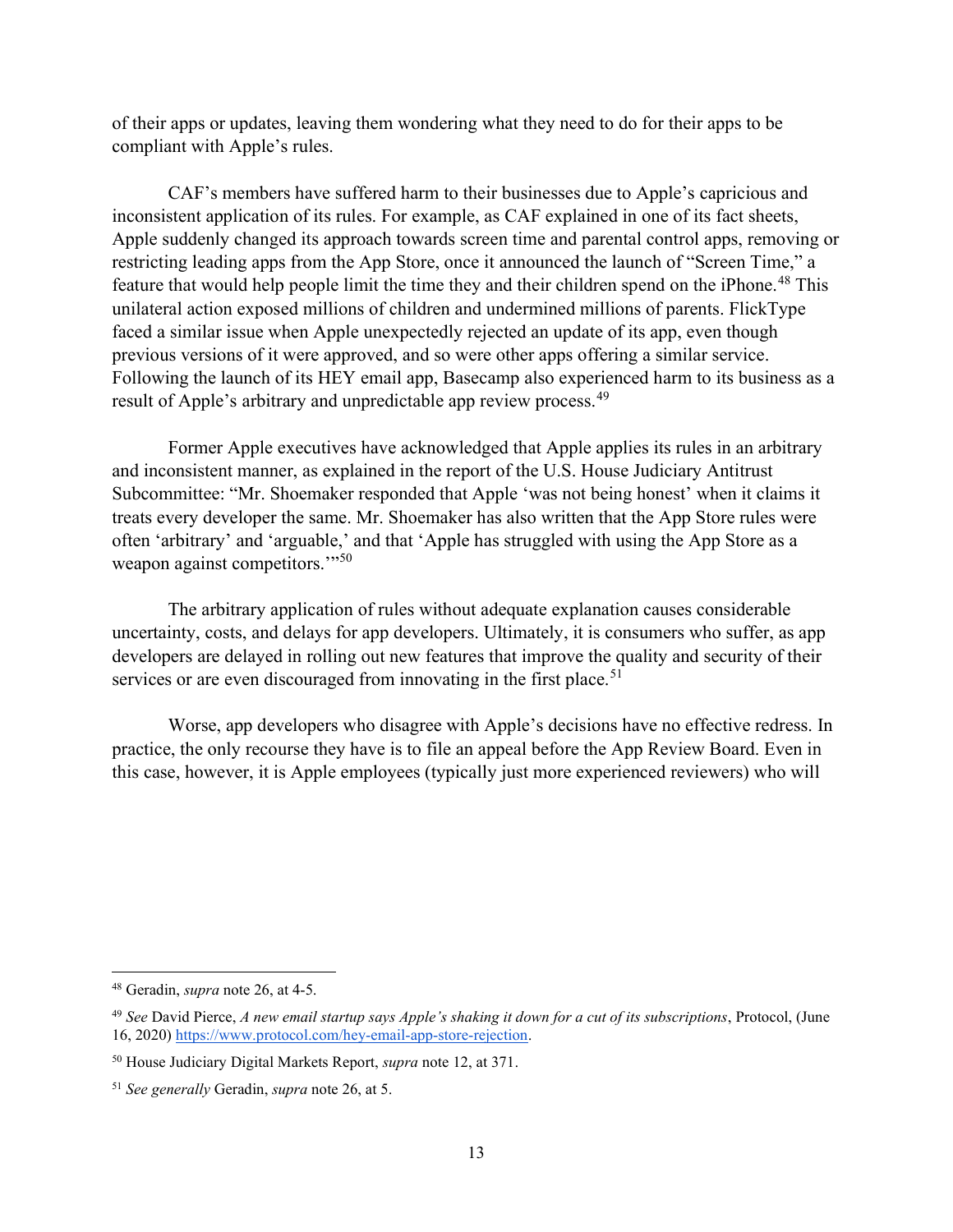decide the final outcome and, as will be explained further below, the appeal process in itself also lacks transparency.<sup>52</sup>

# D. Harms Arising from Apple's and Google's Self-Preferencing Practices

Apple is vertically integrated, meaning that it does not only control the iOS operating system and the App Store, but it also competes downstream with app developers that make their apps available through the App Store. It is well-established that vertical integration may create conflicts of interest where a vertically integrated firm has both the ability and incentive to advantage its own businesses over those of its customers, who may also be its rivals.<sup>53</sup> Apple is therefore in a position to engage in anticompetitive self-preferencing in favor of its own apps over rival third-party apps, preventing competition on the merits and harming third-party app developers which are reliant on the App Store to reach their user base.

For example, Apple can (and does) provide greater discoverability to its own apps in its App Store, implement and enforce favorable default settings, and block or limit third-party access to device functionality.<sup>54</sup> Among the app developers that have felt the impact of Apple's self-preferencing practices are those offering digital well-being and parental control apps. For instance, Apple restricts parental control app developers from accessing the full suite of controls

<sup>52</sup> See Apple, App Store Review Guidelines, After You Submit, https://developer.apple.com/app-store/review/ guidelines/#after-you-submit (last updated Mar. 30, 2022) ("Rejections: Our goal is to apply these guidelines fairly and consistently, but nobody's perfect. If your app has been rejected and you have questions or would like to provide additional information, please use App Store Connect to communicate directly with the App Review team. This may help get your app on the store, and it can help us improve the App Review process or identify a need for clarity in our policies. If you still disagree with the outcome, or would like to suggest a change to the guideline itself, please submit an appeal"); Apple, App Review, https://developer.apple.com/app-store/review/ (last visited May 21, 2022).

<sup>53</sup> See, e.g., House Judiciary Digital Markets Report, *supra* note 12, at 398 ("The Subcommittee's investigation uncovered several instances in which a dominant platform used the design of its platform or service to privilege its own services or to disfavor competitors."); CMA Mobile Ecosystems Interim Report, § 6 ("Apple's and Google's control over their respective mobile ecosystems allows them to set the 'rules of the game' for app developers who seek to use their app stores. We have found that in many cases, Apple and Google have the ability and incentive to provide their own apps with a competitive advantage"); see also U.S. Dep't of Justice & Fed. Trade Comm'n, Joint Vertical Merger Guidelines, June 30, 2020, § 4(a), https://www.ftc.gov/system/files/documents/reports/usdepartment-justice-federal-trade-commission-vertical-merger-guidelines/vertical\_merger\_guidelines\_6-30-20.pdf ("[A] [vertical] merger may increase the vertically integrated firm's incentive or ability to raise its rivals' costs by increasing the price or lowering the quality of the related product. The merged firm could also refuse to supply rivals with the related products altogether.").

 $54$  Recent studies of the app store ecosystem have reached the same or a similar conclusion. See, e.g., ACCC Digital Platform Interim Report No. 2, supra note 12, at 40.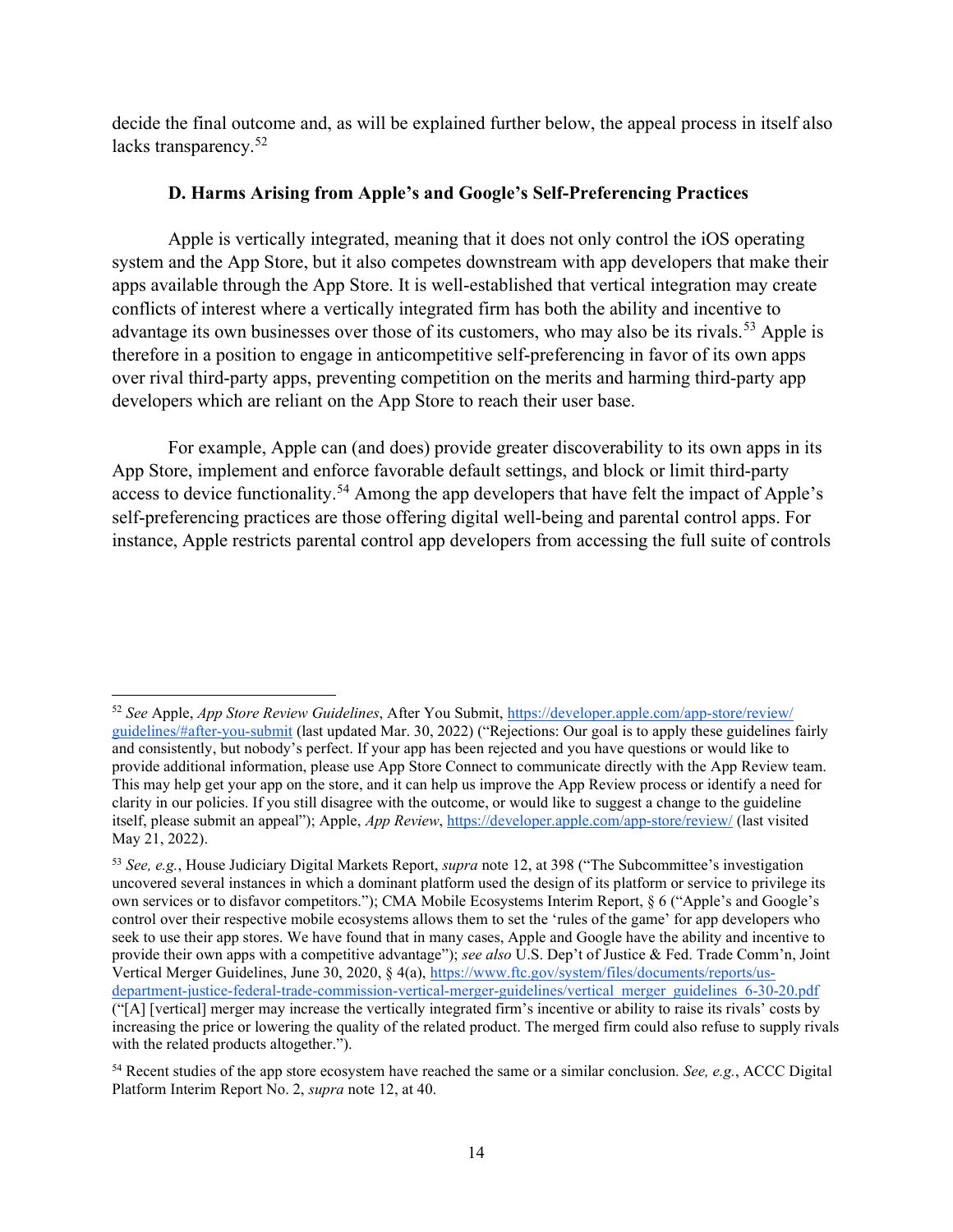available within its operating system and app marketplace, hindering parents' efforts to monitor and protect their children and putting children's well-being at risk.<sup>55</sup>

In addition, Apple has the ability to design privacy permissions in a way that disadvantage third-party apps, while not affecting its own apps. For example, following a change to its operating system, Apple made it difficult for third-party apps to ask for and obtain users' permission to track their location when the app is not being used (functionality that is necessary for the operation of certain apps).<sup>56</sup> When it comes to its own products and services, however, Apple tracks, by default, users' location at all times and users cannot opt out unless they go deep into Apple's settings.<sup>57</sup>

This type of conduct undermines the ability of app developers to compete, innovate and address issues of concern to consumers.

# E. Harms Arising from Limitations Placed on Access to Technology and Functionalities

Apple has used its control over iOS to delay or deny access to certain functionality for third-party apps. For instance, Apple limits access to the ultra-wideband short-range proximity tracking and data transfer technology present in iPhones, which may reduce future innovation and limit the future products made available to consumers.<sup>58</sup> By delaying or restricting thirdparty access to useful hardware or software features, such as APIs or chips (like the near-field communication ("NFC") chip or the ultra-wideband ("UWB") chip), Apple can give itself a competitive advantage over rivals, harming competition and restricting consumer choice.<sup>59</sup>

In another example of this type of conduct, Apple limits access to features within its Mobile Device Management ("MDM") technology, a technology which allows the remote control and configuration of devices. For example, with MDM, an app developer can push settings to a device that apply content filters, determine what features and apps can be accessed,

<sup>&</sup>lt;sup>55</sup> Apple has also made other deliberate choices that have harmed app developers offering parental control apps, while protecting its own ecosystem. For example, Apple allows children over 13 years of age to remove parental controls without parental notice or intervention. In addition, in 2020 with the launch of iOS 14, Apple introduced a Private MAC functionality that blinded school filtering and home parental control tools, affecting the safety of millions of children globally.

<sup>56</sup> See, e.g., Daru, supra note 44, at 5-6; Patience Haggen, "iPhone Update Reminds Users – Again and Again – of Being Tracked." Wall Street Journal, Dec. 31, 2019, https://www.wsj.com/articles/iphone-update-remindsusersagain-andagainof-being-tracked-11577799336.

<sup>57</sup> See, e.g., Reed Albergotti, Apple Says Recent Changes to Operating System Improve User Privacy, But Some Lawmakers See Them As An Effort To Edge Out Its Rivals, The Washington Post, Nov. 26, 2019, https://www.washingtonpost.com/technology/2019/11/26/apple-emphasizes-user-privacylawmakers-see-it-an-effortedge-out-its-rivals/.

<sup>&</sup>lt;sup>58</sup> For more on this point, see ACCC Digital Platform Interim Report No. 2, *supra* note 12, at 59.

 $59$  See, e.g., Daru, supra note 44, at 6.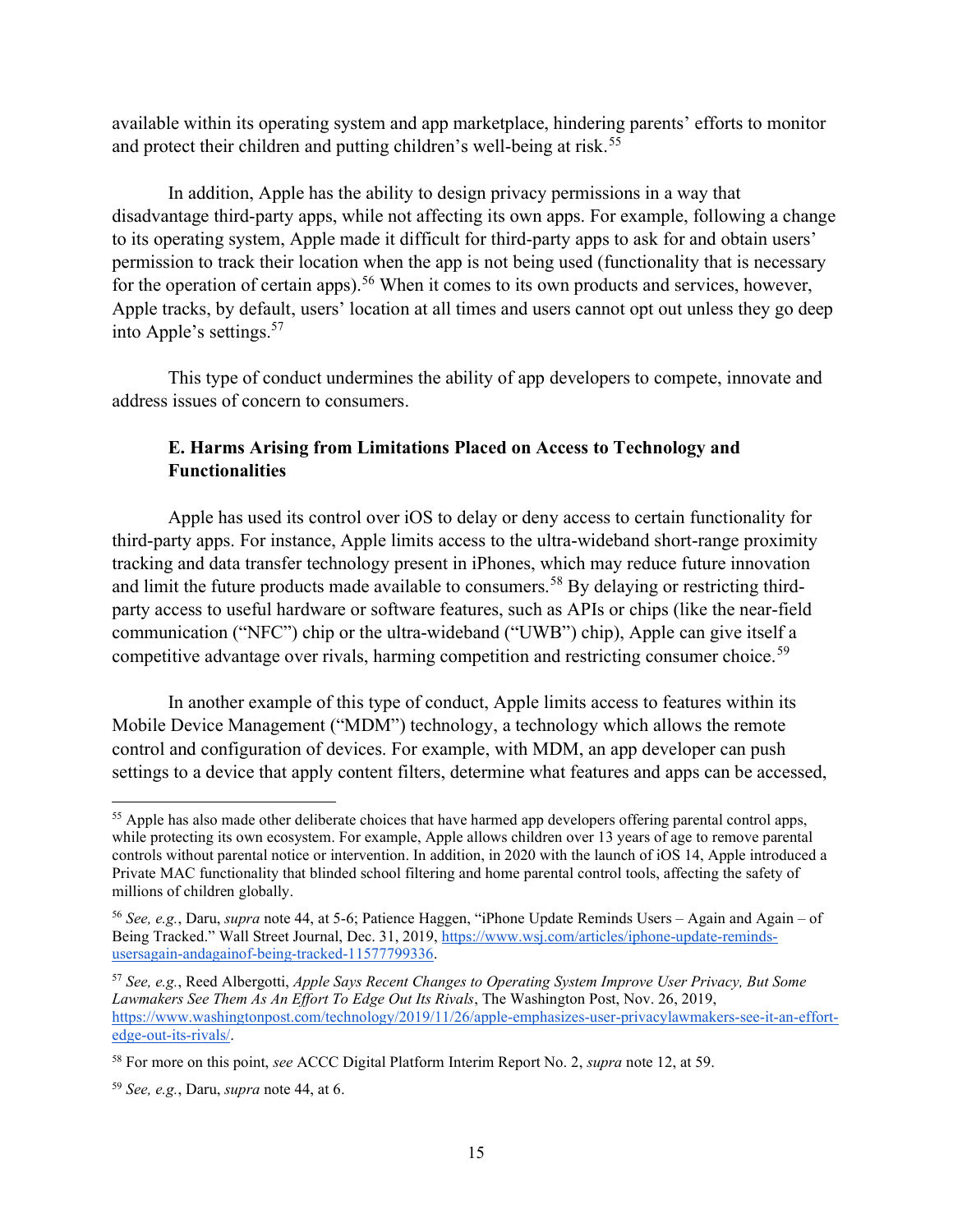and limit access to networks and VPNs. On the Apple platform, the full suite of MDM features is available through a configuration called "Supervision." Apple does not allow consumer app developers to access Supervision. As a result, consumer app developers are not able to access measures such as (i) ensuring that the end user cannot remove or subvert the MDM settings, (ii) restricting end users from accessing risky messaging services such as iMessage and explicit iTunes content, or (iii) restricting end users from accessing risky device features such as the camera or screen capture. This undermines the ability of consumer app developers to compete and innovate, harming children as a result.

# F. Harms Arising from User Lock-In to a Single App Store and the Effective Elimination of App Store Competition

As explained at the outset of CAF's comments, Apple and Google have parallel monopolies: the App Store is the only channel through which app developers can distribute their apps to iOS users and iOS users can download apps on their devices; and the Google Play Store is, practically speaking, the only channel through which app developers can distribute their apps to Android users and Android users can download apps on their devices. This situation is not an accident. Apple and Google have devoted significant resources and attention to eliminating competition from third-party app stores. Importantly, the elimination of competition does not result in greater protections for consumers – as Apple and Google claim; rather, it primarily serves to stifle innovation and deprive users and consumers of the numerous benefits that healthy competition undoubtedly brings.

By eliminating competition, Google and Apple have destroyed the incentives for both the dominant platforms, as well as third parties, to truly invest in privacy, security, and safety– particularly, when it comes to app store review and curation. As a result, the App Store is rife with scams and fraud. The Washington Post uncovered significant evidence of this in an article titled, "Apple's tightly controlled App Store is teeming with scams."<sup>60</sup> According to the report, "Nearly 2 percent of Apple's top-grossing apps on one day were scams — and they have cost people \$48 million."<sup>61</sup>

Recently, former Secretary of Homeland Security Tom Ridge, joined by a renowned group of cybersecurity experts, security professionals, and former government officials and advisers, explained how competition would enhance security for users, in a letter to Congress: "Enacting policies to provide developers and consumers greater freedom and choice will neither reduce security on mobile devices nor increase harm to users. In fact, we believe that

 $60$  Reed Albergotti & Chris Alcantara, Apple's tightly controlled App Store is teeming with scams, The Washington Post, June 6, 2021, https://www.washingtonpost.com/technology/2021/06/06/apple-app-store-scams-fraud/.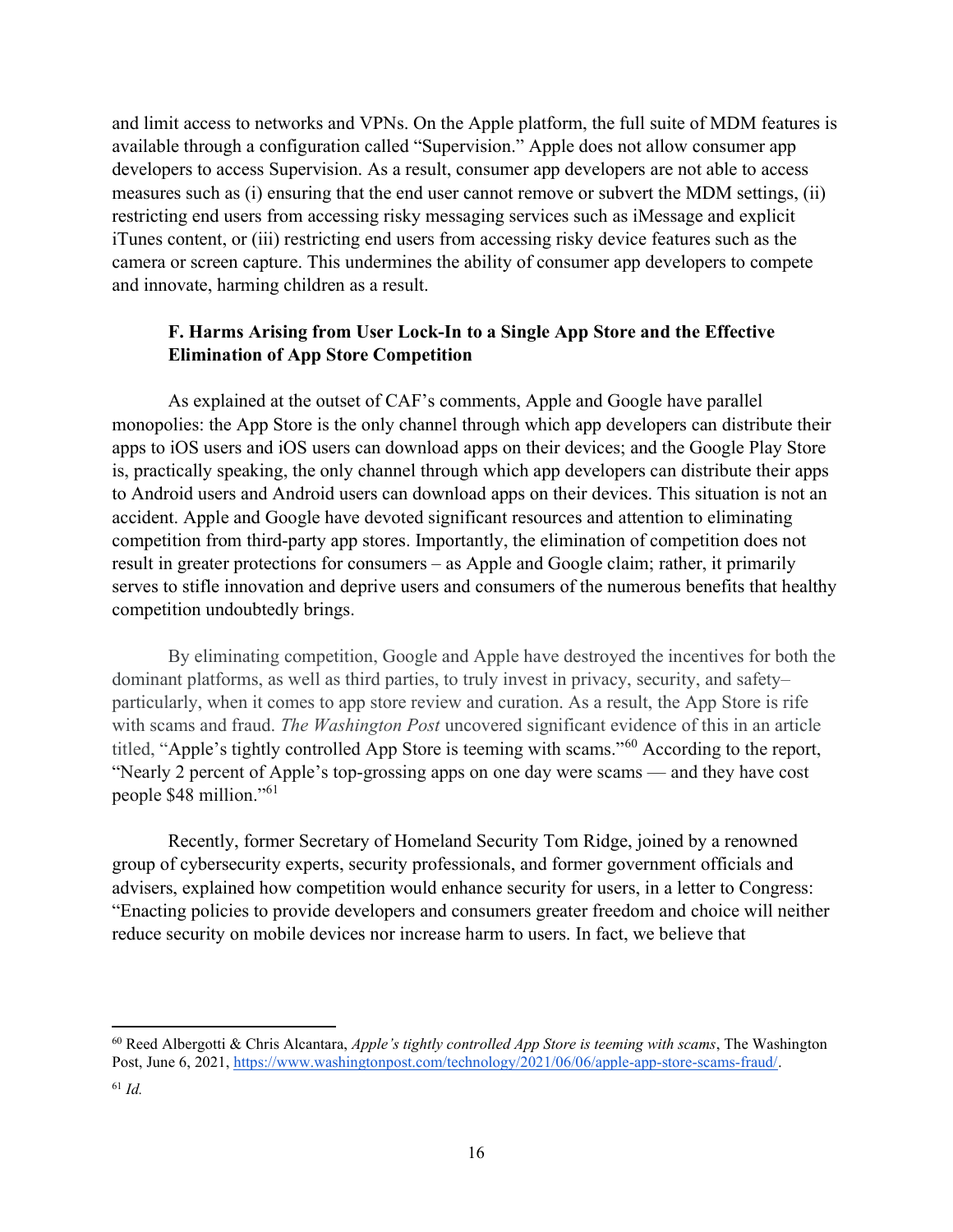competition and accountability will incentivize platforms, payment processors, and app developers to better prioritize security."<sup>62</sup>

Ultimately, in the absence of competition, consumers lose because there is little to no incentive for Apple, Google, and third-party app stores to make investments that would result in better products and increase consumer security.

# IV. Legislative Action such as the Open Act Markets Act Will Promote a More Competitive and Innovative Mobile App Ecosystem

CAF looks forward to the NTIA's forthcoming report as a valuable addition to the extensive body of research and analysis that already exists regarding the app store ecosystem, the ways in which it is broken, and policy recommendations to fix it. It is imperative, however, that this ongoing work is not used as an excuse for inaction.

To that end, the Request for Comment requests that commenters identify specific measures that the federal government might take to foster healthy competition—especially for nascent app innovation—in the mobile app ecosystem. The Open App Markets Act (OAMA) is one such solution. OAMA would fix a broken app marketplace by barring app stores from requiring apps to use their in-app payment systems, through which they charge exorbitant fees and block communications between developers and their own customers. It would also strengthen consumer freedom by allowing people to choose and install the app store and default apps that make the most sense for them, and easily delete pre-installed apps that they do not want to use. Additionally, the legislation prohibits anticompetitive practices, including "selfpreferencing," by banning app stores from engaging in behaviors that put their products at an advantage over independent developers and competitors. Finally, one of OAMA's critical provisions would prohibit covered companies from using non-public business information derived from a third-party app for the purpose of competing with that app. A well-respected group of cybersecurity experts and security professionals recently endorsed this legislation, explaining, "Given the evidence, it is clear that not only would this legislation advance competition and choice in the digital marketplace, but it would improve security for consumers."<sup>63</sup>

Among other benefits, a key advantage of a legislative approach like the OAMA is that the rules will be clear: once the law is in place, the platforms falling under its scope will have to comply with a predefined list of prohibited conduct, adding certainty and predictability for all market participants, including the digital platforms.

<sup>62</sup> Letter from Ridge Policy Group to U.S. Congress (Mar. 28, 2022), https://ridgepolicygroup.com/ridge-napolitanoothers-send-letter-to-congress-supporting-open-app-markets-act/; see also Tom Ridge, App store owners push security claims to stifle competition, The Philadelphia Inquirer (May 4, 2022), https://www.inquirer.com/opinion/commentary/app-store-download-security-apple-google-20220504.html.

<sup>&</sup>lt;sup>63</sup> Ridge Policy Group, *supra* note 62.